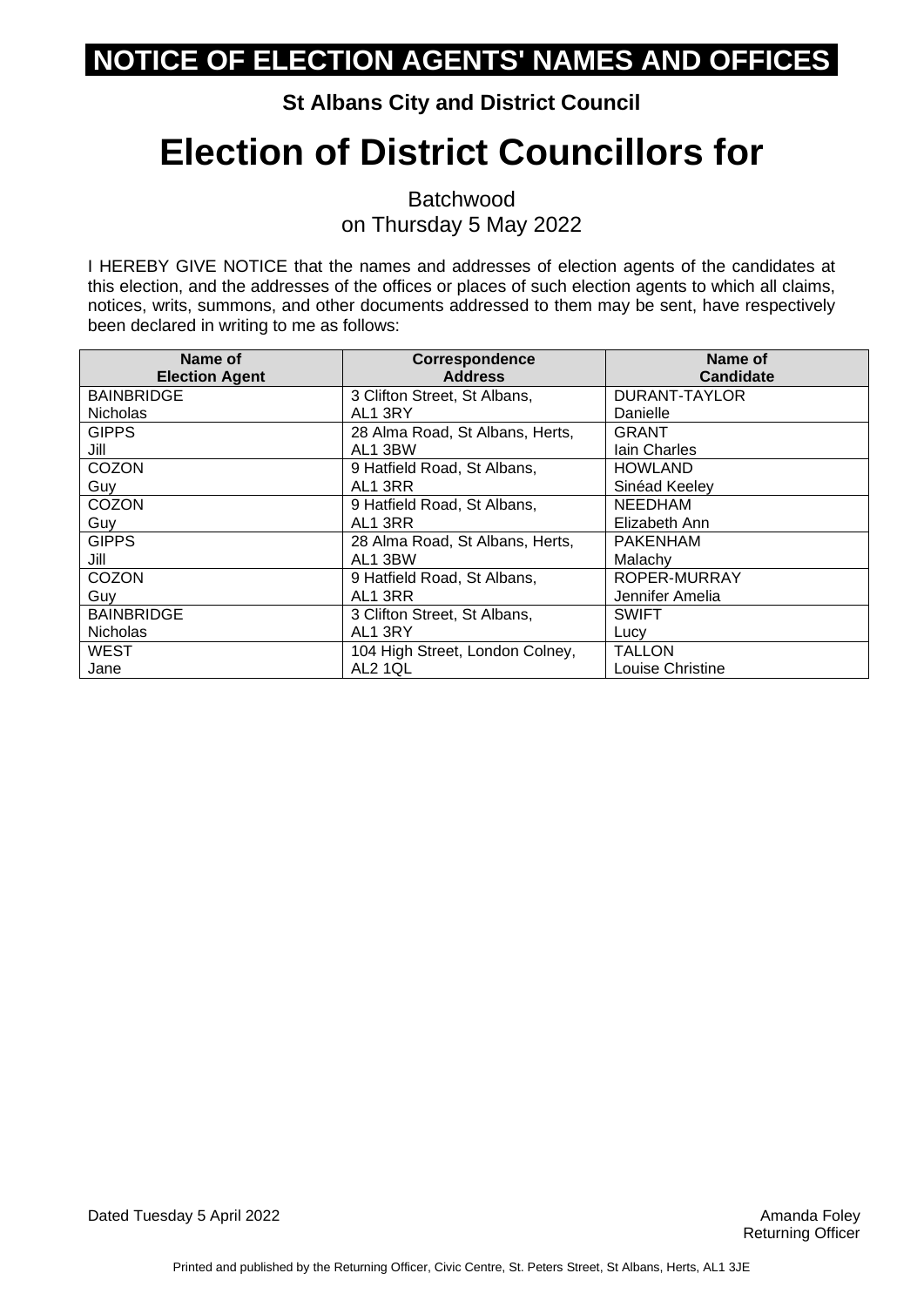#### **St Albans City and District Council**

## **Election of District Councillors for**

Bernards Heath on Thursday 5 May 2022

| Name of<br><b>Election Agent</b> | <b>Correspondence</b><br><b>Address</b> | Name of<br><b>Candidate</b> |
|----------------------------------|-----------------------------------------|-----------------------------|
| <b>BAINBRIDGE</b>                | 3 Clifton Street, St Albans,            | <b>BISHARA</b>              |
| <b>Nicholas</b>                  | AL1 3RY                                 | Nadia                       |
| <b>COZON</b>                     | 9 Hatfield Road, St Albans,             | <b>CAMPBELL</b>             |
| Guy                              | AL1 3RR                                 | <b>Helen Rosemary</b>       |
| <b>GIPPS</b>                     | 28 Alma Road, St Albans, Herts,         | <b>CLOKE</b>                |
| Jill                             | AL1 3BW                                 | Jane                        |
| <b>BAINBRIDGE</b>                | 3 Clifton Street, St Albans,            | <b>FARENGA</b>              |
| <b>Nicholas</b>                  | AL1 3RY                                 | Stephane                    |
| <b>WEST</b>                      | 104 High Street, London Colney,         | <b>KILLEN</b>               |
| Jane                             | AL2 1QL                                 | James Ambrose               |
| <b>COZON</b>                     | 9 Hatfield Road, St Albans,             | <b>LEVY</b>                 |
| Guy                              | AL1 3RR                                 | Jeremy David                |
| <b>BAINBRIDGE</b>                | 3 Clifton Street, St Albans,            | <b>MAISEY</b>               |
| <b>Nicholas</b>                  | AL1 3RY                                 | Pamela                      |
| <b>COZON</b>                     | 9 Hatfield Road, St Albans,             | PATIL MEAD                  |
| Guy                              | AL1 3RR                                 | Mangala Leeladhar           |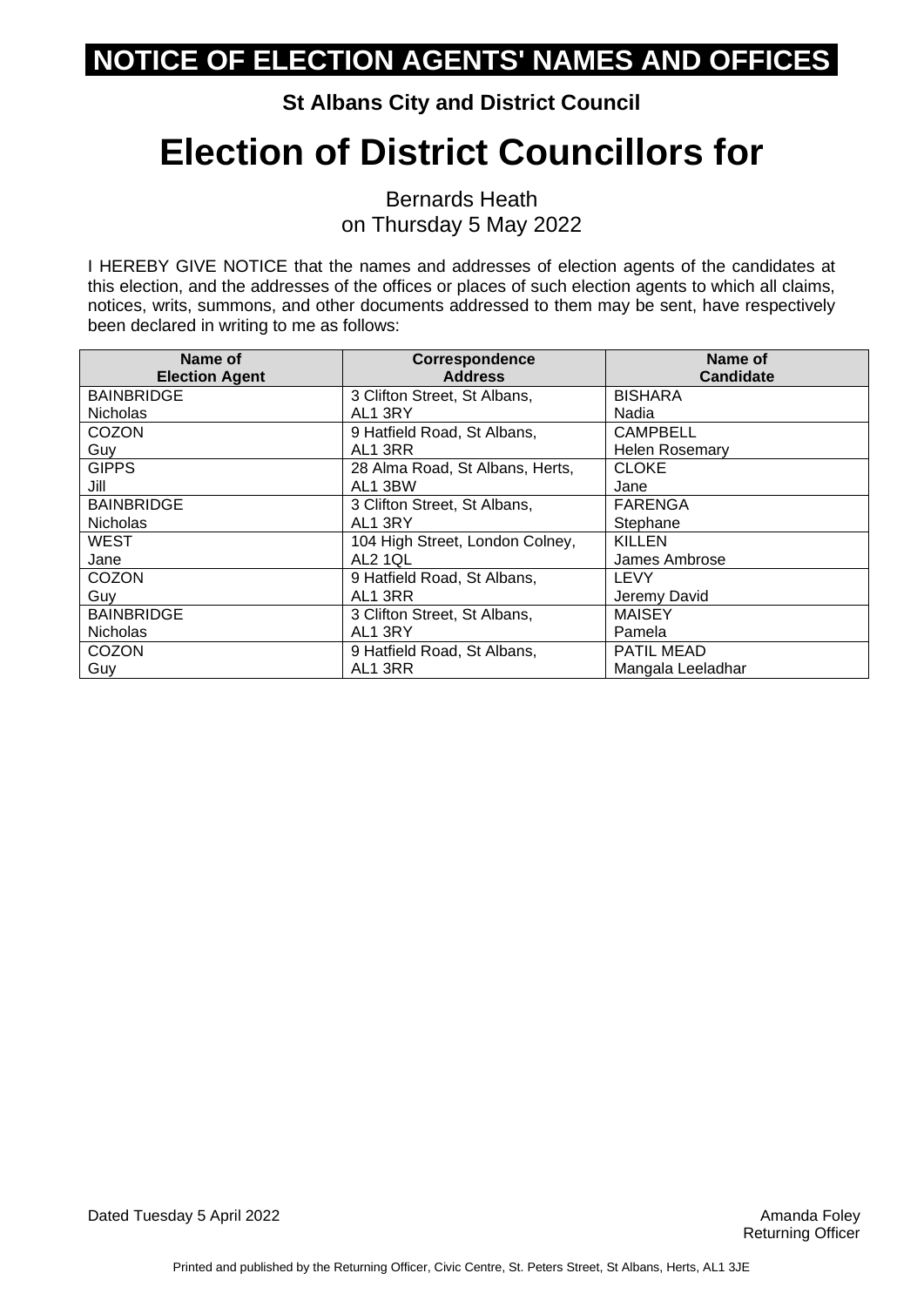#### **St Albans City and District Council**

## **Election of District Councillors for**

**Clarence** on Thursday 5 May 2022

| Name of<br><b>Election Agent</b> | Correspondence<br><b>Address</b> | Name of<br><b>Candidate</b> |
|----------------------------------|----------------------------------|-----------------------------|
| <b>GIPPS</b>                     | 28 Alma Road, St Albans, Herts,  | <b>BAILEY</b>               |
| Jill                             | AL1 3BW                          | <b>Edward Luke</b>          |
| <b>BAINBRIDGE</b>                | 3 Clifton Street, St Albans,     | <b>FISHER</b>               |
| <b>Nicholas</b>                  | AL1 3RY                          | Matthew                     |
| <b>WEST</b>                      | 104 High Street, London Colney,  | <b>KALOCZI</b>              |
| Jane                             | AL2 1QL                          | David John                  |
| COZON                            | 9 Hatfield Road, St Albans,      | <b>MADOC</b>                |
| Guy                              | AL1 3RR                          | Giuseppina                  |
| COZON                            | 9 Hatfield Road, St Albans,      | PEDROZ                      |
| Guy                              | AL1 3RR                          | Mark Anthony                |
| <b>BAINBRIDGE</b>                | 3 Clifton Street, St Albans,     | <b>RIENER</b>               |
| <b>Nicholas</b>                  | AL1 3RY                          | Gregory S                   |
| <b>BAINBRIDGE</b>                | 3 Clifton Street, St Albans,     | <b>ROBERTS</b>              |
| <b>Nicholas</b>                  | AL1 3RY                          | Gabriel                     |
| <b>COZON</b>                     | 9 Hatfield Road, St Albans,      | <b>WHITE</b>                |
| Guy                              | AL1 3RR                          | <b>Christopher James</b>    |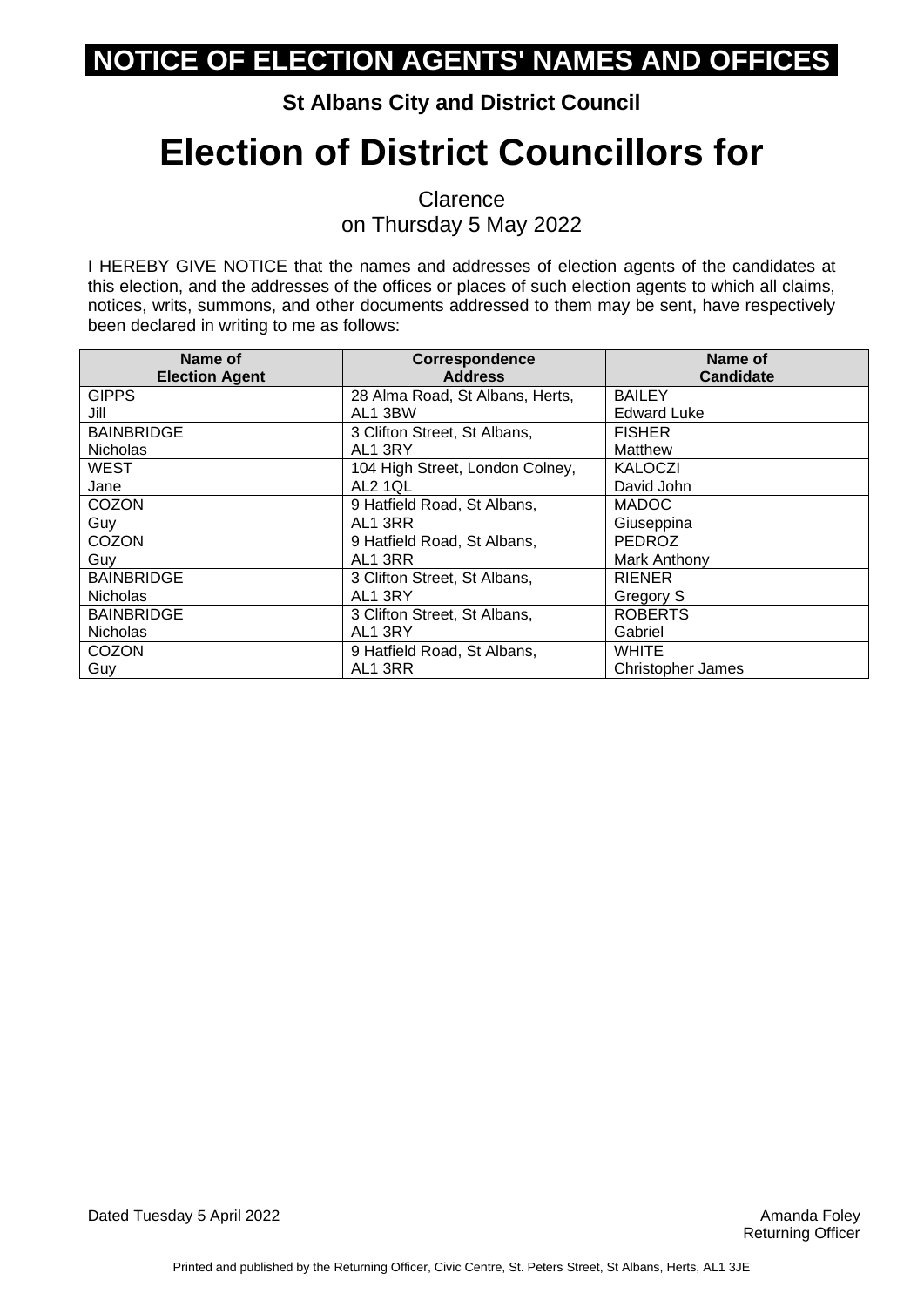#### **St Albans City and District Council**

# **Election of a District Councillor for**

Colney Heath on Thursday 5 May 2022

| Name of               | Correspondence                  | Name of                  |
|-----------------------|---------------------------------|--------------------------|
| <b>Election Agent</b> | <b>Address</b>                  | <b>Candidate</b>         |
| COZON                 | 9 Hatfield Road, St Albans,     | <b>BRAZIER</b>           |
| Guy                   | AL1 3RR                         | <b>Christopher Nigel</b> |
| <b>GIPPS</b>          | 28 Alma Road, St Albans, Herts, | <b>CHESTER</b>           |
| Jill                  | AL1 3BW                         | <b>Laurence Stuart</b>   |
| <b>WEST</b>           | 104 High Street, London Colney, | <b>LEONARD</b>           |
| Jane                  | AL2 1QL                         | <b>Graham Stanley</b>    |
| <b>BAINBRIDGE</b>     | 3 Clifton Street, St Albans,    | <b>PAUL</b>              |
| <b>Nicholas</b>       | AL1 3RY                         | <b>Rosalind Mary</b>     |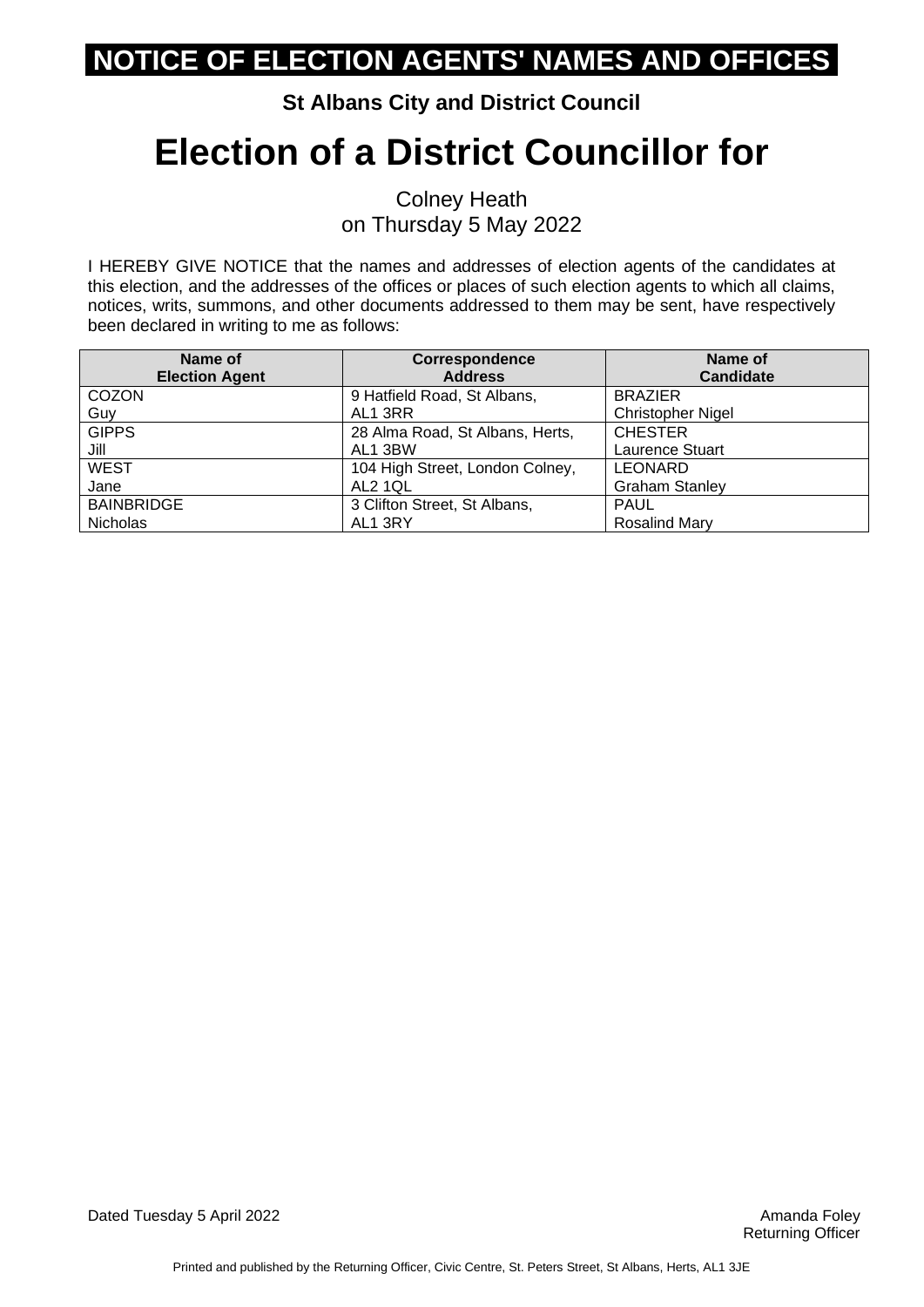#### **St Albans City and District Council**

# **Election of District Councillors for**

Cunningham on Thursday 5 May 2022

| Name of               | Correspondence                  | Name of                   |
|-----------------------|---------------------------------|---------------------------|
| <b>Election Agent</b> | <b>Address</b>                  | <b>Candidate</b>          |
| <b>COZON</b>          | 9 Hatfield Road, St Albans,     | <b>DONALD</b>             |
| Guy                   | AL1 3RR                         | <b>Robert Francis</b>     |
| <b>WEST</b>           | 104 High Street, London Colney, | <b>DREWITT</b>            |
| Jane                  | AL2 1QL                         | Rachael Juliette          |
| COZON                 | 9 Hatfield Road, St Albans,     | <b>EVERALL</b>            |
| Guy                   | AL1 3RR                         | Roland James              |
| <b>BAINBRIDGE</b>     | 3 Clifton Street, St Albans,    | <b>FLETCHER</b>           |
| <b>Nicholas</b>       | AL1 3RY                         | Philip John               |
| <b>BAINBRIDGE</b>     | 3 Clifton Street, St Albans,    | <b>HALL</b>               |
| <b>Nicholas</b>       | AL1 3RY                         | Caroline                  |
| <b>COZON</b>          | 9 Hatfield Road, St Albans,     | <b>HARRISON</b>           |
| Guy                   | AL1 3RR                         | <b>Geoffrey Valentine</b> |
| <b>GIPPS</b>          | 28 Alma Road, St Albans, Herts, | <b>PATON</b>              |
| Jill                  | AL1 3BW                         | John Mackenzie            |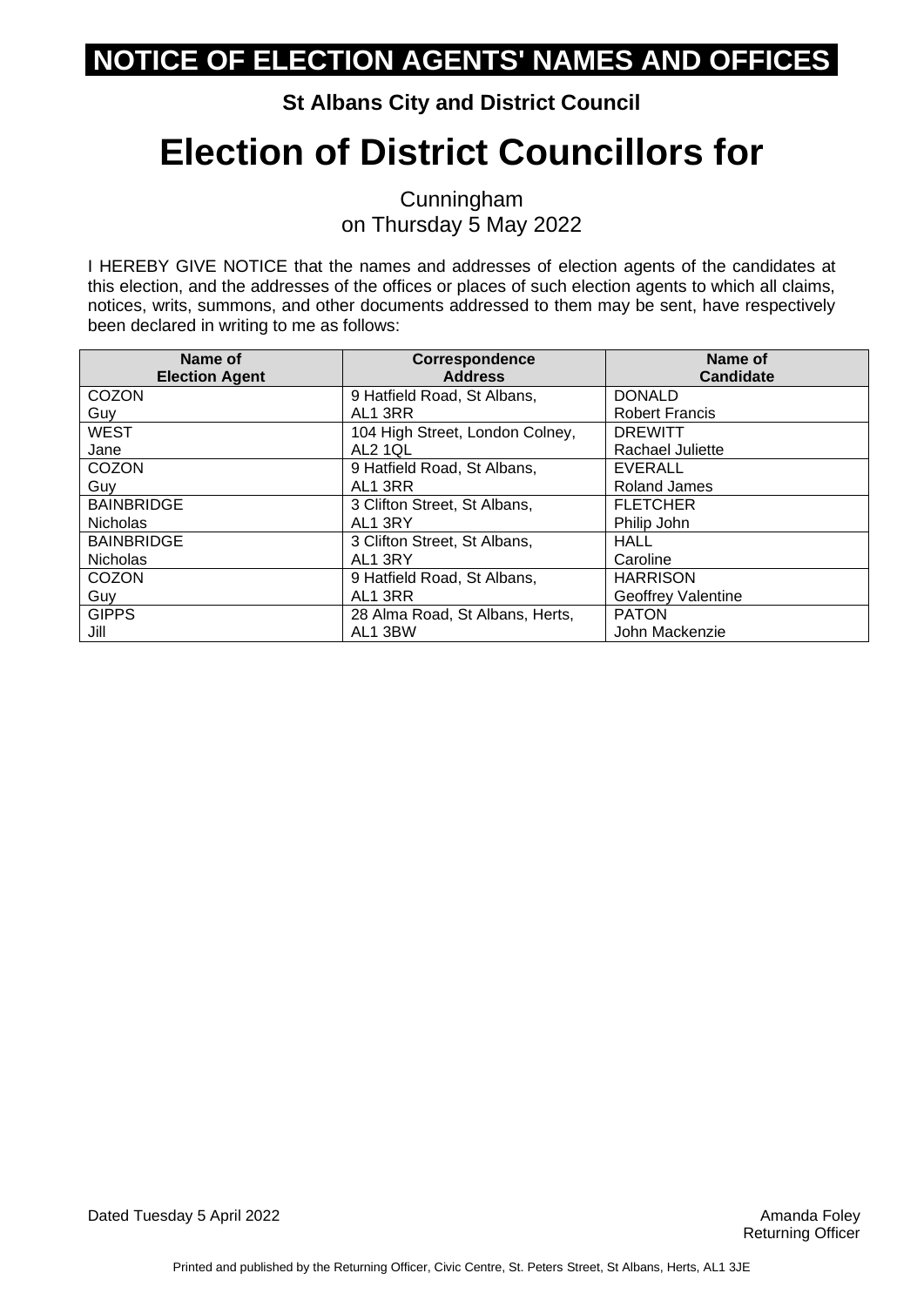**St Albans City and District Council**

# **Election of District Councillors for**

Harpenden East on Thursday 5 May 2022

| Name of               | <b>Correspondence</b>            | Name of                 |
|-----------------------|----------------------------------|-------------------------|
| <b>Election Agent</b> | <b>Address</b>                   | <b>Candidate</b>        |
| <b>COZON</b>          | 9 Hatfield Road, St Albans,      | <b>CANNING</b>          |
| Guy                   | AL1 3RR                          | Dason                   |
| COZON                 | 9 Hatfield Road, St Albans,      | DE KORT                 |
| Guy                   | AL1 3RR                          | Paul David              |
| <b>GIPPS</b>          | 28 Alma Road, St Albans, Herts,  | <b>GILLEN</b>           |
| Jill                  | AL1 3BW                          | Christopher Hugh        |
| <b>DERBYSHIRE</b>     | Conservative Offices, 75 Station | <b>HERITAGE</b>         |
| Morgan                | Road, Letchworth Garden City,    | <b>Teresa Catherine</b> |
|                       | Hertfordshire, SG6 3BJ           |                         |
| COZON                 | 9 Hatfield Road, St Albans,      | <b>LIVER</b>            |
| Guy                   | AL1 3RR                          | Philippa Jane           |
| <b>DERBYSHIRE</b>     | Conservative Offices, 75 Station | <b>MAYNARD</b>          |
| Morgan                | Road, Letchworth Garden City,    | Mary                    |
|                       | Hertfordshire, SG6 3BJ           |                         |
| <b>WEST</b>           | 104 High Street, London Colney,  | <b>MITCHELL</b>         |
| Jane                  | <b>AL2 1QL</b>                   | Kieran                  |
| <b>BAINBRIDGE</b>     | 3 Clifton Street, St Albans,     | TROUGHTON               |
| <b>Nicholas</b>       | AL1 3RY                          | lan                     |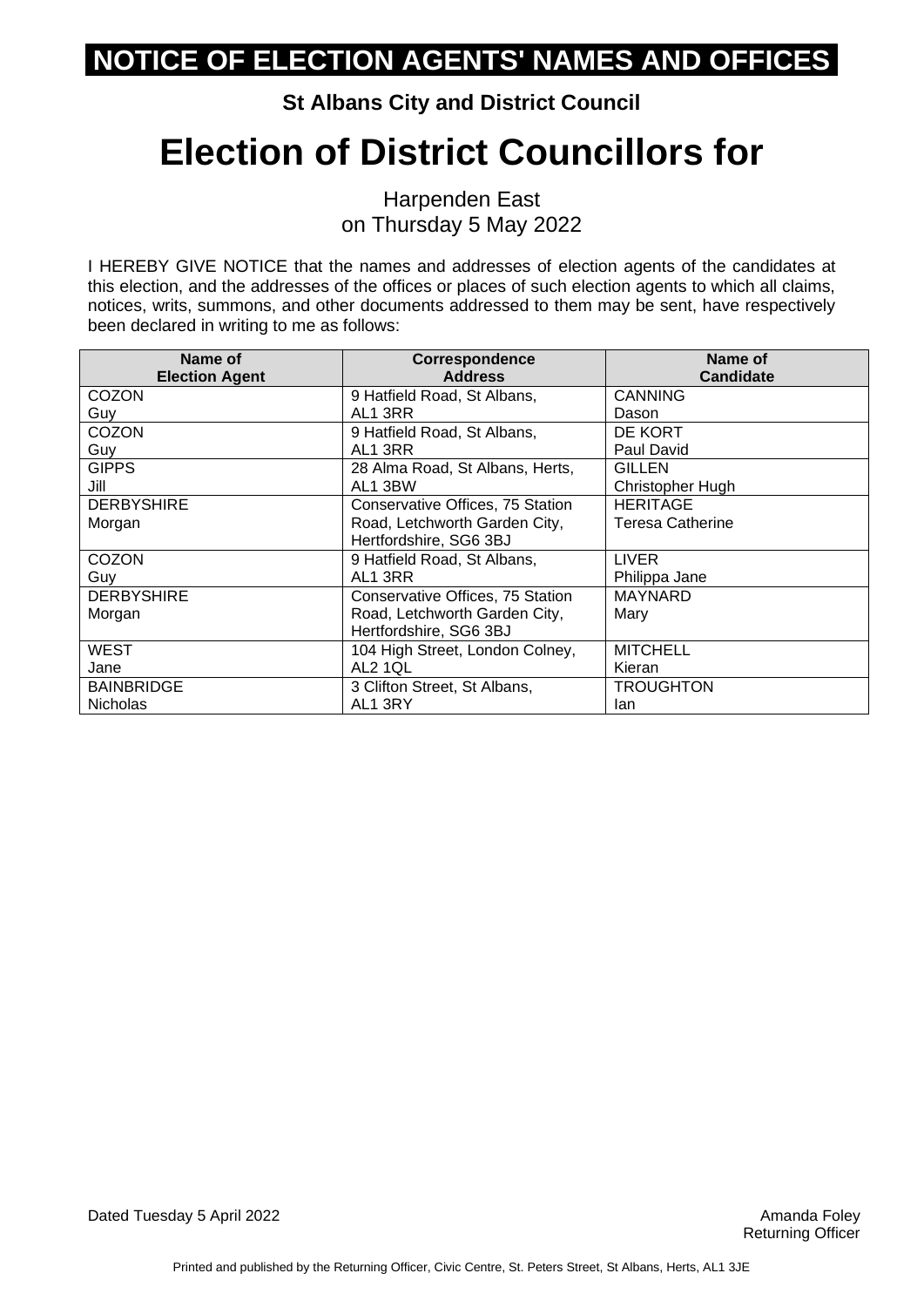**St Albans City and District Council**

### **Election of District Councillors for**

Harpenden North & Rural on Thursday 5 May 2022

| Name of               | Correspondence                   | Name of                 |
|-----------------------|----------------------------------|-------------------------|
| <b>Election Agent</b> | <b>Address</b>                   | <b>Candidate</b>        |
| <b>DERBYSHIRE</b>     | Conservative Offices, 75 Station | <b>COUSIN</b>           |
| Morgan                | Road, Letchworth Garden City,    | Paul                    |
|                       | Hertfordshire, SG6 3BJ           |                         |
| <b>DERBYSHIRE</b>     | Conservative Offices, 75 Station | D'ROSARIO               |
| Morgan                | Road, Letchworth Garden City,    | Alexia Rowena Madeleine |
|                       | Hertfordshire, SG6 3BJ           |                         |
| <b>BAINBRIDGE</b>     | 3 Clifton Street, St Albans,     | <b>FOLWELL</b>          |
| <b>Nicholas</b>       | AL1 3RY                          | Stephen                 |
| <b>COZON</b>          | 9 Hatfield Road, St Albans,      | <b>MOORE</b>            |
| Guy                   | AL1 3RR                          | <b>Edward James</b>     |
| WEST                  | 104 High Street, London Colney,  | <b>PAWLE</b>            |
| Jane                  | <b>AL2 1QL</b>                   | <b>Albert Henry</b>     |
| COZON                 | 9 Hatfield Road, St Albans,      | <b>ROHALE</b>           |
| Guy                   | AL1 3RR                          | Ayesha                  |
| <b>GIPPS</b>          | 28 Alma Road, St Albans, Herts,  | <b>SPIRI</b>            |
| Jill                  | AL1 3BW                          | Linda Ann               |
| <b>BAINBRIDGE</b>     | 3 Clifton Street, St Albans,     | <b>WHITTOME</b>         |
| <b>Nicholas</b>       | AL1 3RY                          | Candida                 |
| <b>COZON</b>          | 9 Hatfield Road, St Albans,      | <b>WREN</b>             |
| Guy                   | AL1 3RR                          | <b>Allison Frances</b>  |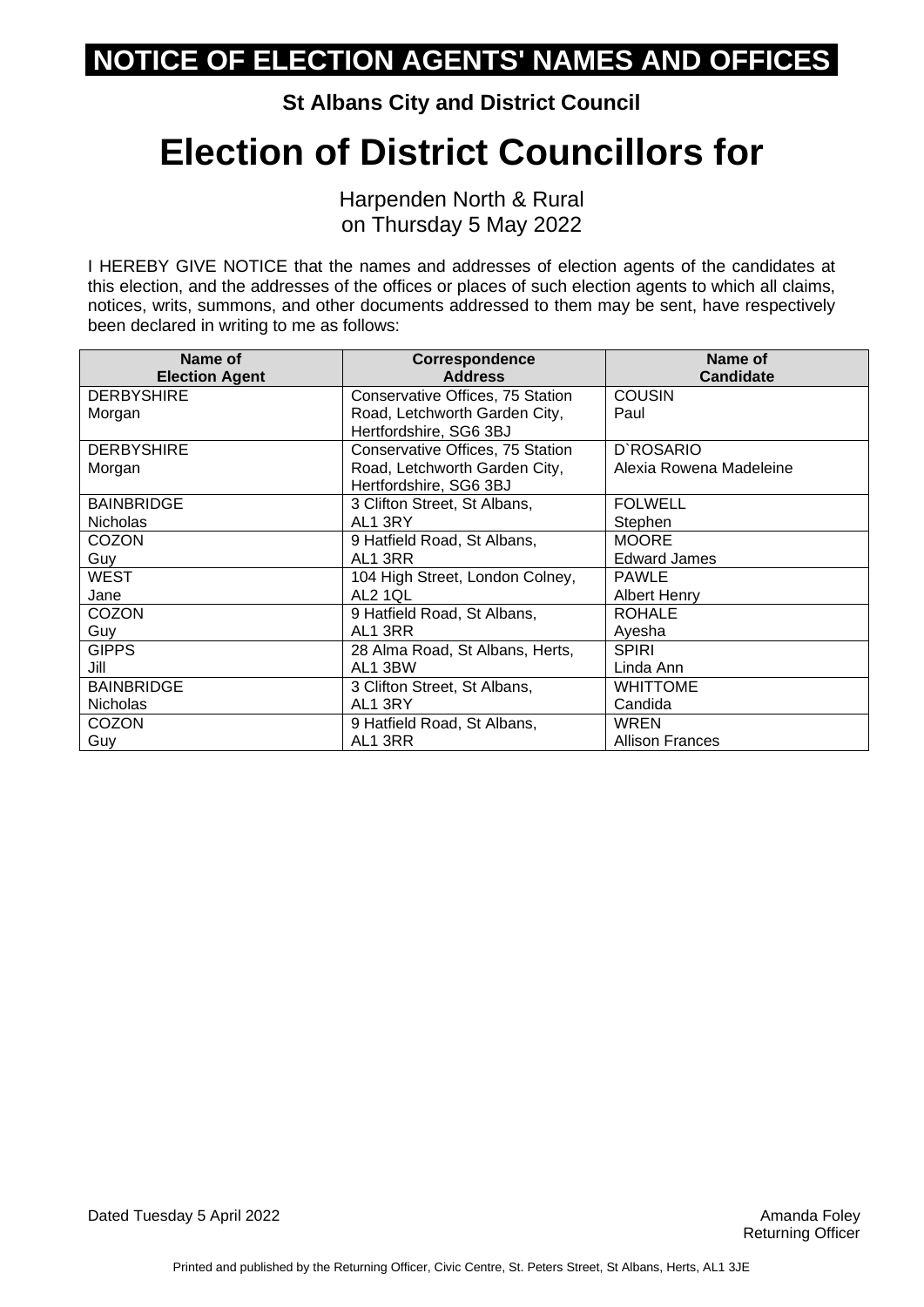**St Albans City and District Council**

## **Election of District Councillors for**

Harpenden South on Thursday 5 May 2022

| Name of               | <b>Correspondence</b>            | Name of              |
|-----------------------|----------------------------------|----------------------|
| <b>Election Agent</b> | <b>Address</b>                   | <b>Candidate</b>     |
| <b>DERBYSHIRE</b>     | Conservative Offices, 75 Station | <b>BEASHEL</b>       |
| Morgan                | Road, Letchworth Garden City,    | Mark Nicholas        |
|                       | Hertfordshire, SG6 3BJ           |                      |
| <b>GIPPS</b>          | 28 Alma Road, St Albans, Herts,  | <b>CREW</b>          |
| Jill                  | AL1 3BW                          | David Earnee         |
| <b>DERBYSHIRE</b>     | Conservative Offices, 75 Station | <b>ELLIS</b>         |
| Morgan                | Road, Letchworth Garden City,    | <b>Brian</b>         |
|                       | Hertfordshire, SG6 3BJ           |                      |
| COZON                 | 9 Hatfield Road, St Albans,      | <b>GALVIN</b>        |
| Guy                   | AL1 3RR                          | Zoe Frances          |
| <b>DERBYSHIRE</b>     | Conservative Offices, 75 Station | <b>HERITAGE</b>      |
| Morgan                | Road, Letchworth Garden City,    | David Peter          |
|                       | Hertfordshire, SG6 3BJ           |                      |
| <b>BAINBRIDGE</b>     | 3 Clifton Street, St Albans,     | <b>LEONARD</b>       |
| <b>Nicholas</b>       | AL1 3RY                          | Sally                |
| COZON                 | 9 Hatfield Road, St Albans,      | <b>LIVER</b>         |
| Guy                   | AL1 3RR                          | Madeleine Sarah      |
| <b>BAINBRIDGE</b>     | 3 Clifton Street, St Albans,     | <b>MCQUADE</b>       |
| <b>Nicholas</b>       | AL1 3RY                          | Anne                 |
| <b>COZON</b>          | 9 Hatfield Road, St Albans,      | <b>PRIGGEN</b>       |
| Guy                   | AL1 3RR                          | Melanie Woutera Lucy |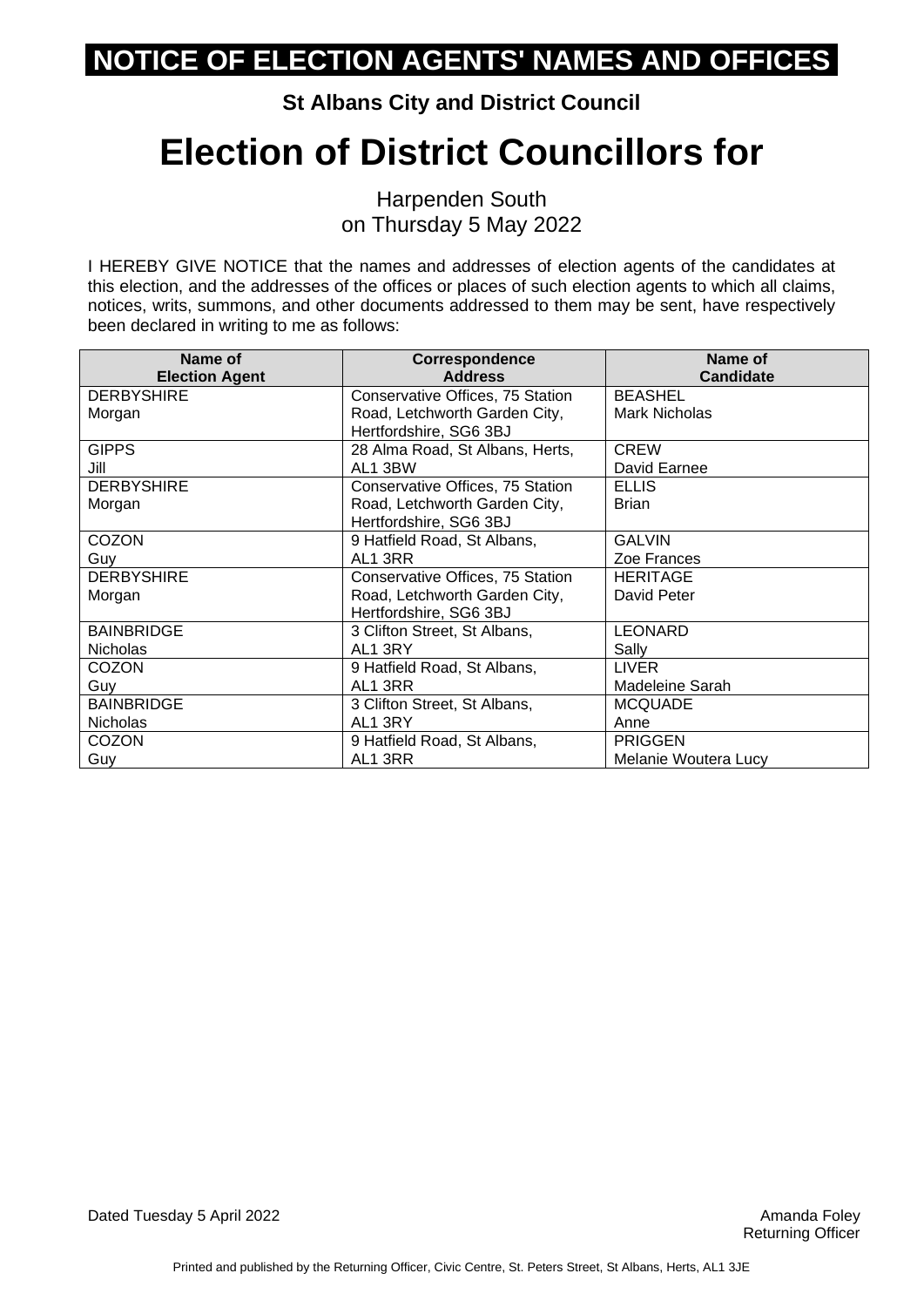**St Albans City and District Council**

## **Election of District Councillors for**

Harpenden West on Thursday 5 May 2022

I HEREBY GIVE NOTICE that the names and addresses of election agents of the candidates at this election, and the addresses of the offices or places of such election agents to which all claims, notices, writs, summons, and other documents addressed to them may be sent, have respectively been declared in writing to me as follows:

| Name of               | <b>Correspondence</b>            | Name of               |
|-----------------------|----------------------------------|-----------------------|
| <b>Election Agent</b> | <b>Address</b>                   | <b>Candidate</b>      |
| <b>DERBYSHIRE</b>     | Conservative Offices, 75 Station | <b>COWLEY</b>         |
| Morgan                | Road, Letchworth Garden City,    | <b>Matthew Robert</b> |
|                       | Hertfordshire, SG6 3BJ           |                       |
| <b>DERBYSHIRE</b>     | Conservative Offices, 75 Station | <b>DALY</b>           |
| Morgan                | Road, Letchworth Garden City,    | <b>Julian Francis</b> |
|                       | Hertfordshire, SG6 3BJ           |                       |
| COZON                 | 9 Hatfield Road, St Albans,      | <b>GALVIN</b>         |
| Guy                   | AL1 3RR                          | John Noel Peter       |
| COZON                 | 9 Hatfield Road, St Albans,      | <b>GASKELL</b>        |
| Guy                   | AL1 3RR                          | Fiona Elisabeth       |
| <b>DERBYSHIRE</b>     | Conservative Offices, 75 Station | <b>GRIFFITHS</b>      |
| Morgan                | Road, Letchworth Garden City,    | Susan Margaret Marion |
|                       | Hertfordshire, SG6 3BJ           |                       |
| COZON                 | 9 Hatfield Road, St Albans,      | <b>HAYNES</b>         |
| Guy                   | AL1 3RR                          | Gillian Jane          |
| <b>GIPPS</b>          | 28 Alma Road, St Albans, Herts,  | <b>MOURA</b>          |
| Jill                  | AL1 3BW                          | Philip                |
| <b>BAINBRIDGE</b>     | 3 Clifton Street, St Albans,     | <b>RILEY</b>          |
| <b>Nicholas</b>       | AL1 3RY                          | Kyle                  |
| <b>BAINBRIDGE</b>     | 3 Clifton Street, St Albans,     | <b>SCHLICH</b>        |
| <b>Nicholas</b>       | AL1 3RY                          | Louise                |
| <b>BAINBRIDGE</b>     | 3 Clifton Street, St Albans,     | <b>WATHEN</b>         |
| <b>Nicholas</b>       | AL1 3RY                          | Julian William        |

Dated Tuesday 5 April 2022 **Amanda Foley** Amanda Foley Amanda Foley **Amanda Foley**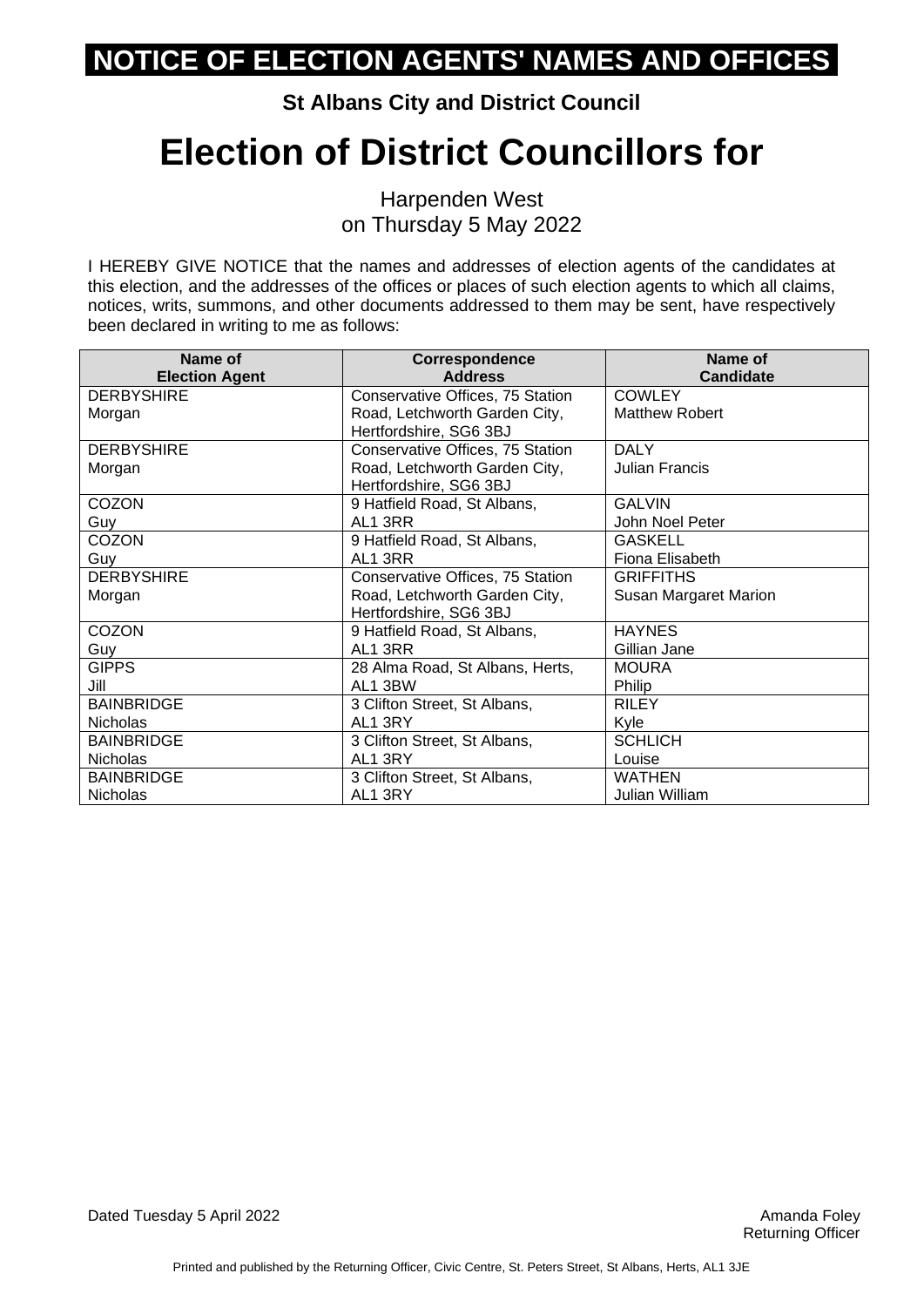#### **St Albans City and District Council**

## **Election of District Councillors for**

Hill End on Thursday 5 May 2022

| Name of<br><b>Election Agent</b> | Correspondence<br><b>Address</b> | Name of<br><b>Candidate</b> |
|----------------------------------|----------------------------------|-----------------------------|
| <b>BAINBRIDGE</b>                | 3 Clifton Street, St Albans,     | <b>BAKER</b>                |
| <b>Nicholas</b>                  | AL1 3RY                          | Lesley                      |
| <b>WEST</b>                      | 104 High Street, London Colney,  | <b>BHARADIA</b>             |
| Jane                             | AL2 1QL                          | Sudha                       |
| <b>GIPPS</b>                     | 28 Alma Road, St Albans, Herts,  | <b>CLARK</b>                |
| Jill                             | AL1 3BW                          | Steven Roger                |
| <b>COOK</b>                      | 20 Maslen Road, St Albans,       | <b>COOK</b>                 |
| Peter Alister Evan               | AL4 0GT                          | Peter Alister Evan          |
| <b>COZON</b>                     | 9 Hatfield Road, St Albans,      | <b>DAY</b>                  |
| Guy                              | AL1 3RR                          | lan Jamieson                |
| <b>BAINBRIDGE</b>                | 3 Clifton Street, St Albans,     | <b>JORDAN</b>               |
| <b>Nicholas</b>                  | AL1 3RY                          | Marianne                    |
| <b>COZON</b>                     | 9 Hatfield Road, St Albans,      | <b>MUGHAL</b>               |
| Guy                              | AL1 3RR                          | Azmat Ullah Khawar          |
| COZON                            | 9 Hatfield Road, St Albans,      | <b>ROWLANDS</b>             |
| Guy                              | AL1 3RR                          | <b>Anthony Francis</b>      |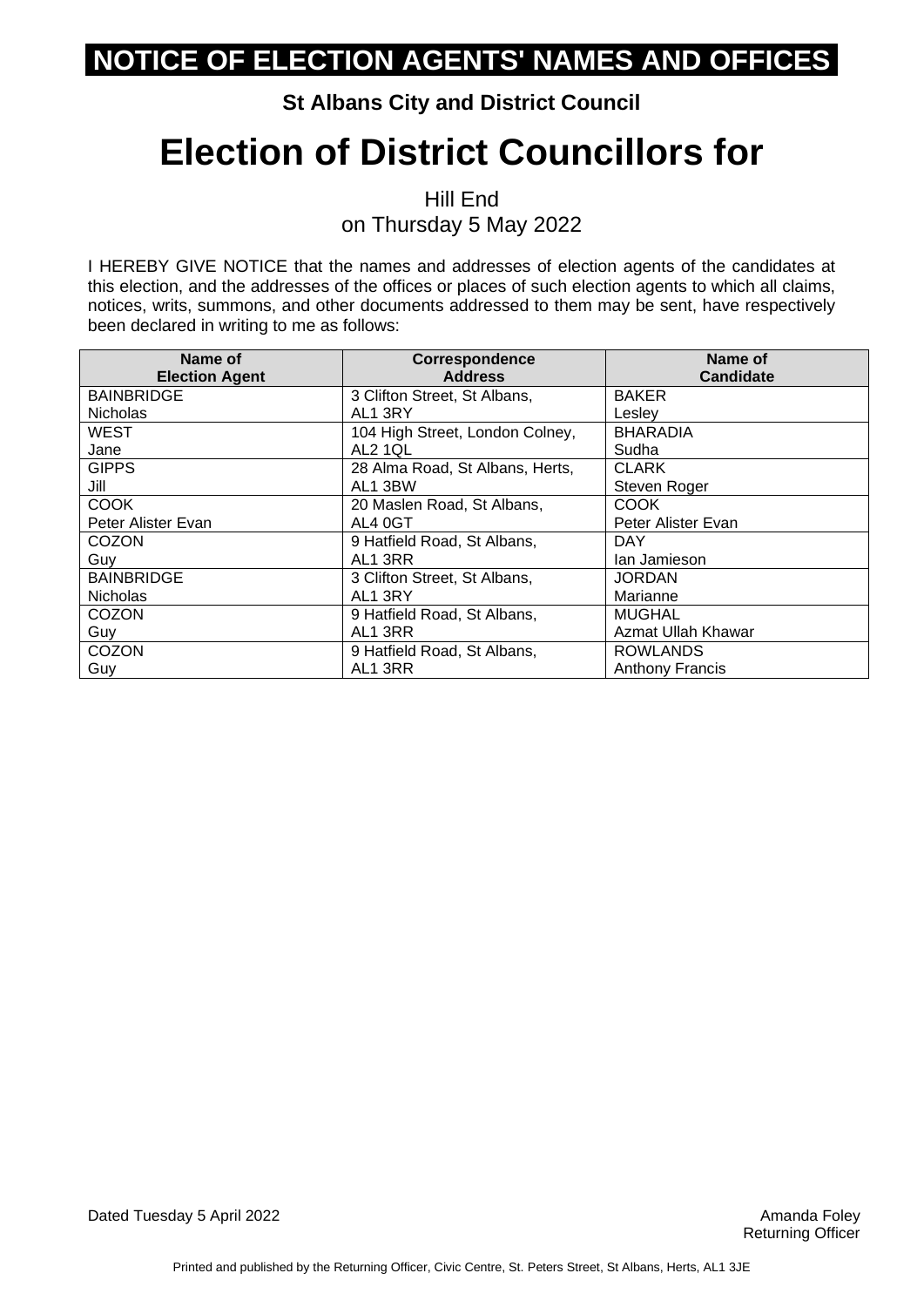#### **St Albans City and District Council**

## **Election of District Councillors for**

London Colney on Thursday 5 May 2022

| Name of               | Correspondence                  | Name of              |
|-----------------------|---------------------------------|----------------------|
| <b>Election Agent</b> | <b>Address</b>                  | <b>Candidate</b>     |
| <b>WEST</b>           | 104 High Street, London Colney, | <b>CALDER</b>        |
| Jane                  | AL2 1QL                         | Simon James          |
| COZON                 | 9 Hatfield Road, St Albans,     | <b>DAVIS</b>         |
| Guy                   | AL1 3RR                         | Winston              |
| COZON                 | 9 Hatfield Road, St Albans,     | <b>GAMPELL</b>       |
| Guy                   | AL1 3RR                         | <b>Guy David</b>     |
| <b>GIPPS</b>          | 28 Alma Road, St Albans, Herts, | <b>GARDNER</b>       |
| Jill                  | AL1 3BW                         | Katherine Lucy       |
| <b>BAINBRIDGE</b>     | 3 Clifton Street, St Albans,    | <b>GILLHESPY</b>     |
| <b>Nicholas</b>       | AL1 3RY                         | Sarah                |
| <b>GIPPS</b>          | 28 Alma Road, St Albans, Herts, | <b>HOPKINS</b>       |
| Jill                  | AL1 3BW                         | James John           |
| COZON                 | 9 Hatfield Road, St Albans,     | <b>LILLICO</b>       |
| Guy                   | AL1 3RR                         | <b>Antony Walter</b> |
| <b>BAINBRIDGE</b>     | 3 Clifton Street, St Albans,    | <b>MADDOCK</b>       |
| <b>Nicholas</b>       | AL1 3RY                         | Matthew              |
| <b>GIPPS</b>          | 28 Alma Road, St Albans, Herts, | <b>OSBORNE</b>       |
| Jill                  | AL1 3BW                         | Andrew               |
| <b>WEST</b>           | 104 High Street, London Colney, | <b>TALLON</b>        |
| Jane                  | AL2 1QL                         | Sarah Georgina       |
| WEST                  | 104 High Street, London Colney, | <b>WINSTONE</b>      |
| Jane                  | AL2 1QL                         | Elizabeth Jane       |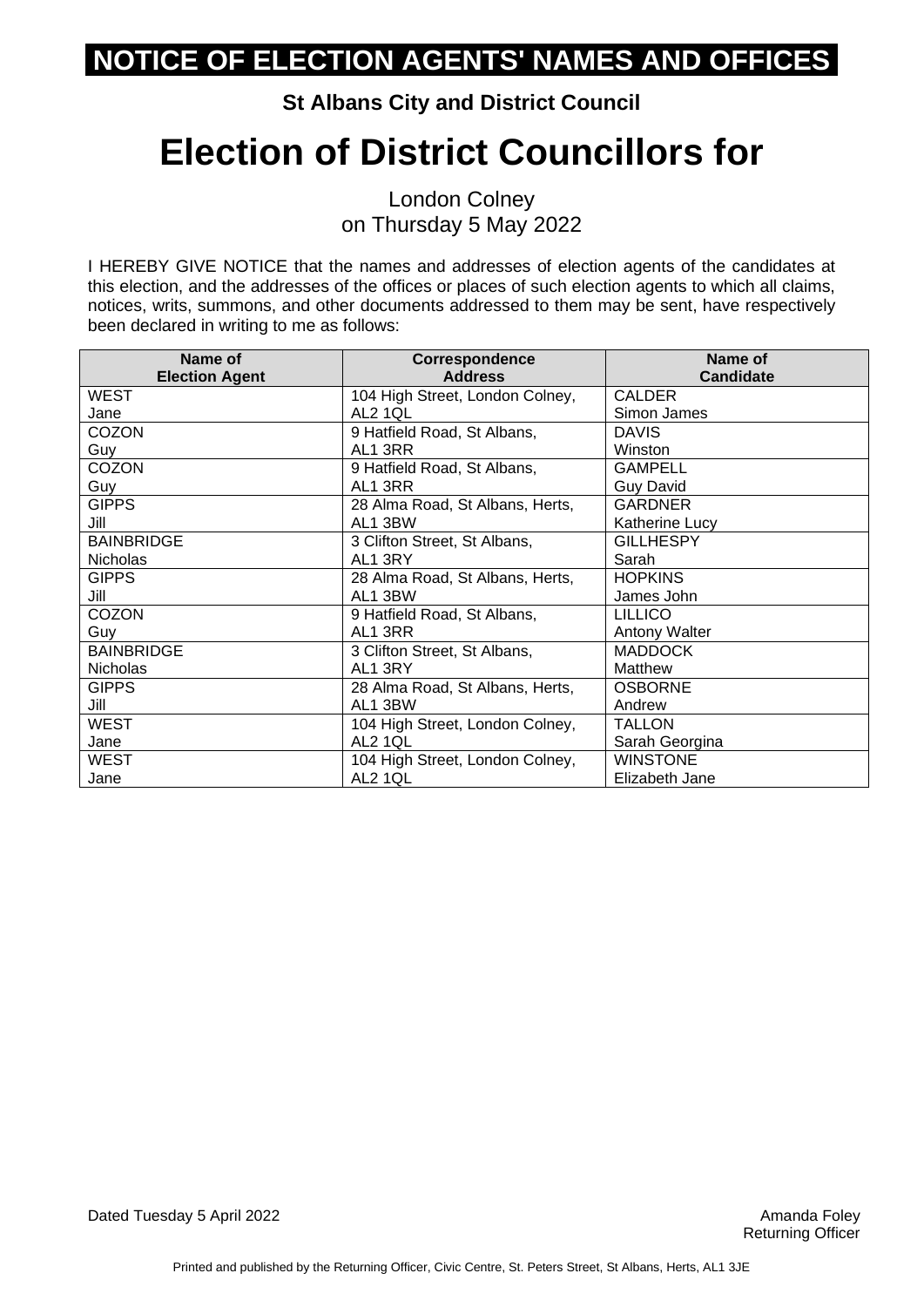**St Albans City and District Council**

### **Election of District Councillors for**

Marshalswick East & Jersey Farm on Thursday 5 May 2022

| Name of<br><b>Election Agent</b> | <b>Correspondence</b><br><b>Address</b> | Name of<br><b>Candidate</b> |
|----------------------------------|-----------------------------------------|-----------------------------|
| <b>WEST</b>                      | 104 High Street, London Colney,         | <b>BOLTON</b>               |
| Jane                             | AL2 1QL                                 | Carolyn Annette             |
| <b>BAINBRIDGE</b>                | 3 Clifton Street, St Albans,            | <b>CLOUGH</b>               |
| <b>Nicholas</b>                  | AL1 3RY                                 | Stephen                     |
| <b>COZON</b>                     | 9 Hatfield Road, St Albans,             | DACOSTA-WALDMAN             |
| Guy                              | AL1 3RR                                 | Elissa Josephine            |
| <b>COZON</b>                     | 9 Hatfield Road, St Albans,             | <b>KIRBY</b>                |
| Guy                              | AL1 3RR                                 | Lorraine Helen              |
| WEST                             | 104 High Street, London Colney,         | <b>LEONARD</b>              |
| Jane                             | AL2 1QL                                 | <b>Frances Mary</b>         |
| <b>BAINBRIDGE</b>                | 3 Clifton Street, St Albans,            | <b>LOMAS</b>                |
| <b>Nicholas</b>                  | AL1 3RY                                 | James                       |
| <b>GIPPS</b>                     | 28 Alma Road, St Albans, Herts,         | <b>PULLINGER</b>            |
| Jill                             | AL1 3BW                                 | Nicholas Henry              |
| <b>WEST</b>                      | 104 High Street, London Colney,         | <b>READ</b>                 |
| Jane                             | AL2 1QL                                 | Beric Jonathan              |
| <b>COZON</b>                     | 9 Hatfield Road, St Albans,             | VISRAM                      |
| Guy                              | AL1 3RR                                 | Rajes                       |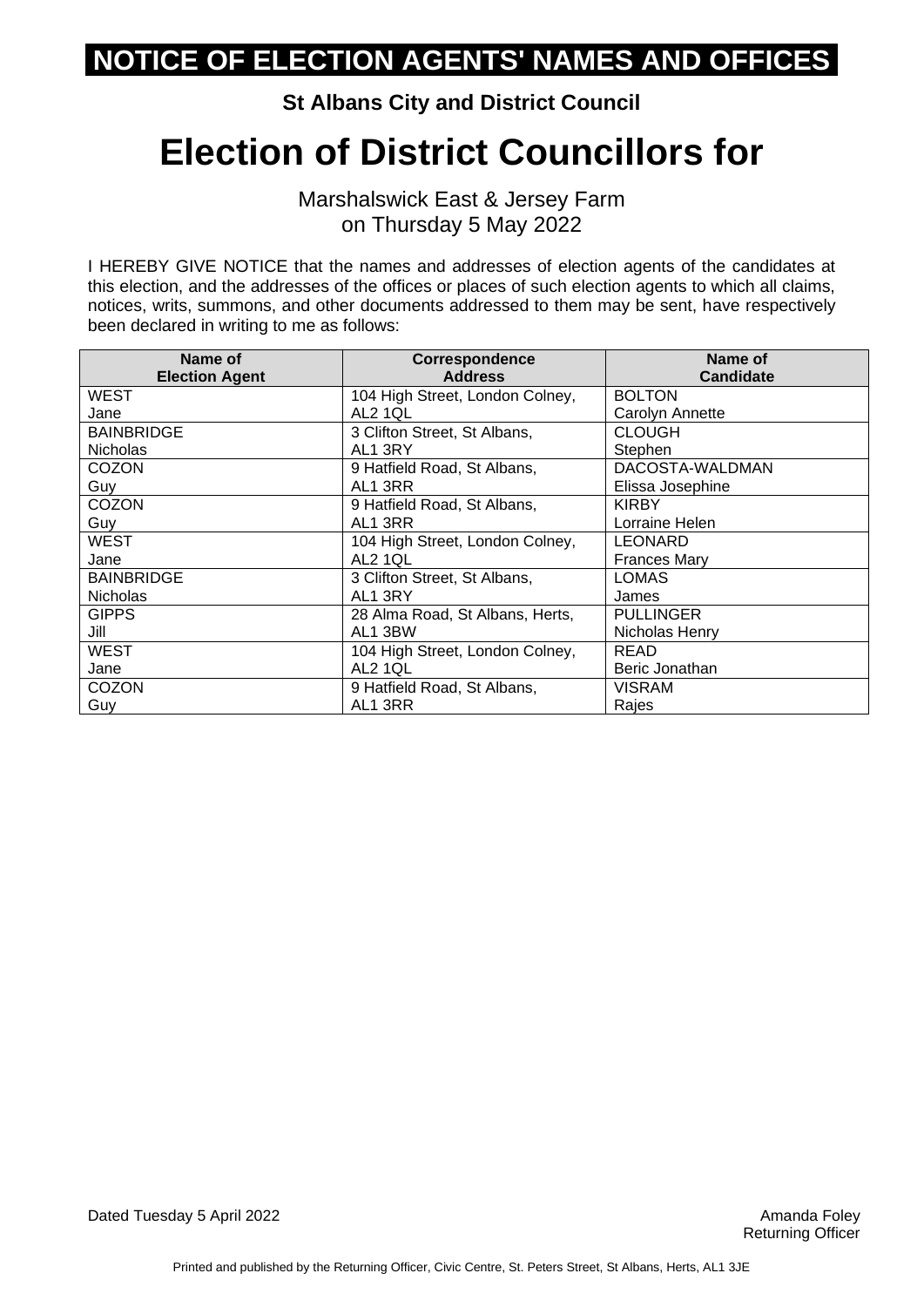**St Albans City and District Council**

# **Election of District Councillors for**

Marshalswick West on Thursday 5 May 2022

| Name of<br><b>Election Agent</b> | Correspondence<br><b>Address</b> | Name of<br><b>Candidate</b> |
|----------------------------------|----------------------------------|-----------------------------|
| <b>WEST</b>                      | 104 High Street, London Colney,  | <b>CLEGG</b>                |
| Jane                             | <b>AL2 1QL</b>                   | <b>Thomas Oliver</b>        |
| COZON                            | 9 Hatfield Road, St Albans,      | <b>JONES</b>                |
| Guy                              | AL1 3RR                          | <b>Michael Mortimer</b>     |
| COZON                            | 9 Hatfield Road, St Albans,      | <b>MOSTYN</b>               |
| Guy                              | AL1 3RR                          | Simon Richard               |
| <b>GIPPS</b>                     | 28 Alma Road, St Albans, Herts,  | <b>NICOLSON</b>             |
| Jill                             | AL1 3BW                          | Anthony William             |
| <b>WEST</b>                      | 104 High Street, London Colney,  | <b>RATNASEKERA</b>          |
| Jane                             | AL2 1QL                          | Don Deepthi                 |
| <b>BAINBRIDGE</b>                | 3 Clifton Street, St Albans,     | <b>SAYCE</b>                |
| <b>Nicholas</b>                  | AL1 3RY                          | Clare                       |
| <b>BAINBRIDGE</b>                | 3 Clifton Street, St Albans,     | <b>TIMBS</b>                |
| <b>Nicholas</b>                  | AL1 3RY                          | Rachel                      |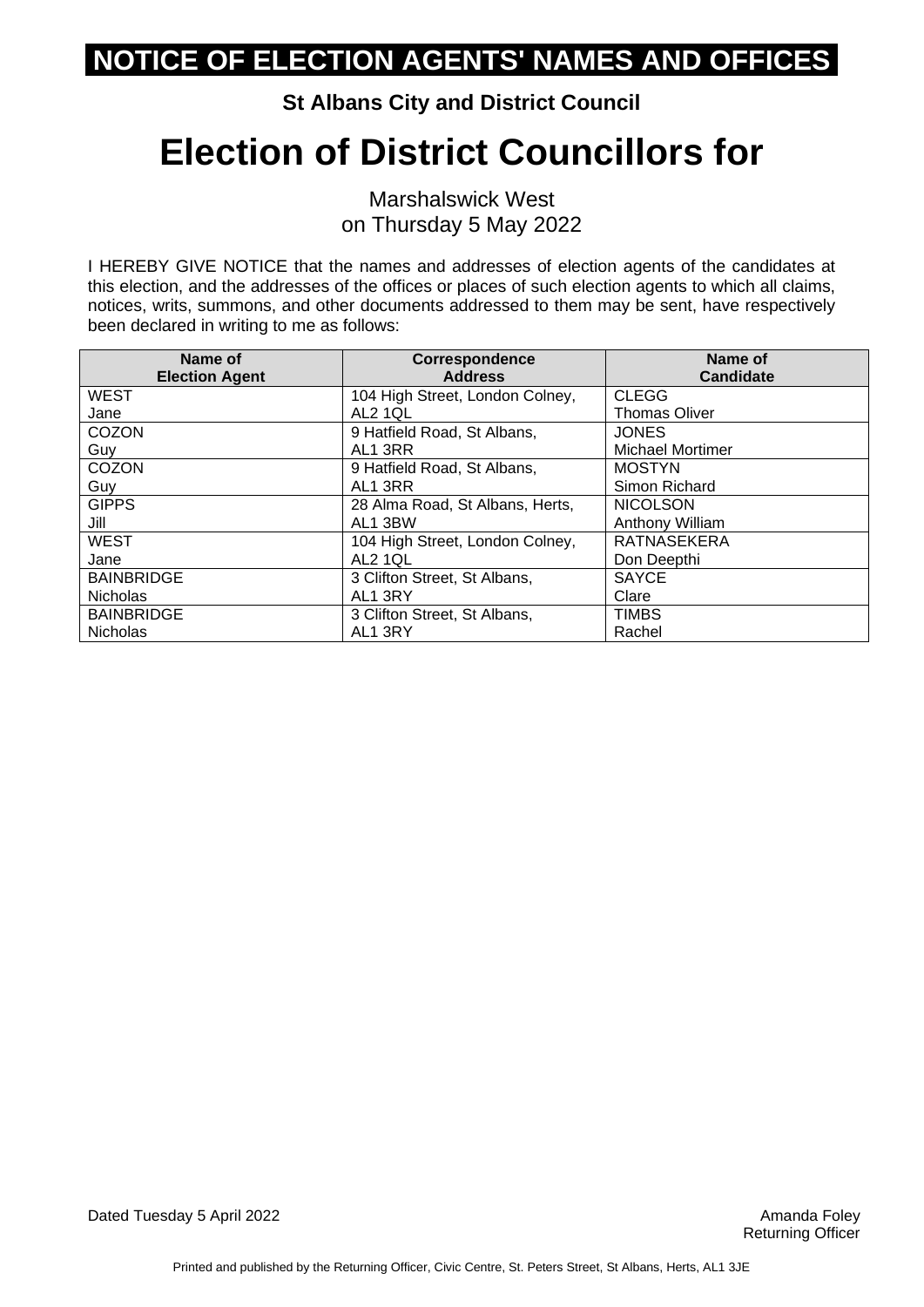#### **St Albans City and District Council**

# **Election of District Councillors for**

Park Street on Thursday 5 May 2022

| Name of               | <b>Correspondence</b>           | Name of                |
|-----------------------|---------------------------------|------------------------|
| <b>Election Agent</b> | <b>Address</b>                  | <b>Candidate</b>       |
| <b>COZON</b>          | 9 Hatfield Road, St Albans,     | <b>ABIDI</b>           |
| Guy                   | AL1 3RR                         | Syed Nafees Husain     |
| WEST                  | 104 High Street, London Colney, | <b>CURTHOYS</b>        |
| Jane                  | <b>AL2 1QL</b>                  | <b>Richard Patrick</b> |
| WEST                  | 104 High Street, London Colney, | <b>HARISHA-CLARK</b>   |
| Jane                  | AL2 1QL                         | Alexandra Faika        |
| <b>GIPPS</b>          | 28 Alma Road, St Albans, Herts, | <b>MCGRATH</b>         |
| Jill                  | AL1 3BW                         | <b>Martin Gerard</b>   |
| <b>WEST</b>           | 104 High Street, London Colney, | <b>NASH</b>            |
| Jane                  | AL2 1QL                         | Stella Maria Nita      |
| <b>BAINBRIDGE</b>     | 3 Clifton Street, St Albans,    | PARK-CROWNE            |
| <b>Nicholas</b>       | AL1 3RY                         | Alison                 |
| <b>BAINBRIDGE</b>     | 3 Clifton Street, St Albans,    | PARK-CROWNE            |
| <b>Nicholas</b>       | AL1 3RY                         | Mark                   |
| <b>COZON</b>          | 9 Hatfield Road, St Albans,     | <b>PARRY</b>           |
| Guy                   | AL1 3RR                         | John                   |
| <b>COZON</b>          | 9 Hatfield Road, St Albans,     | <b>WEBB</b>            |
| Guy                   | AL1 3RR                         | Fionnuala Maire        |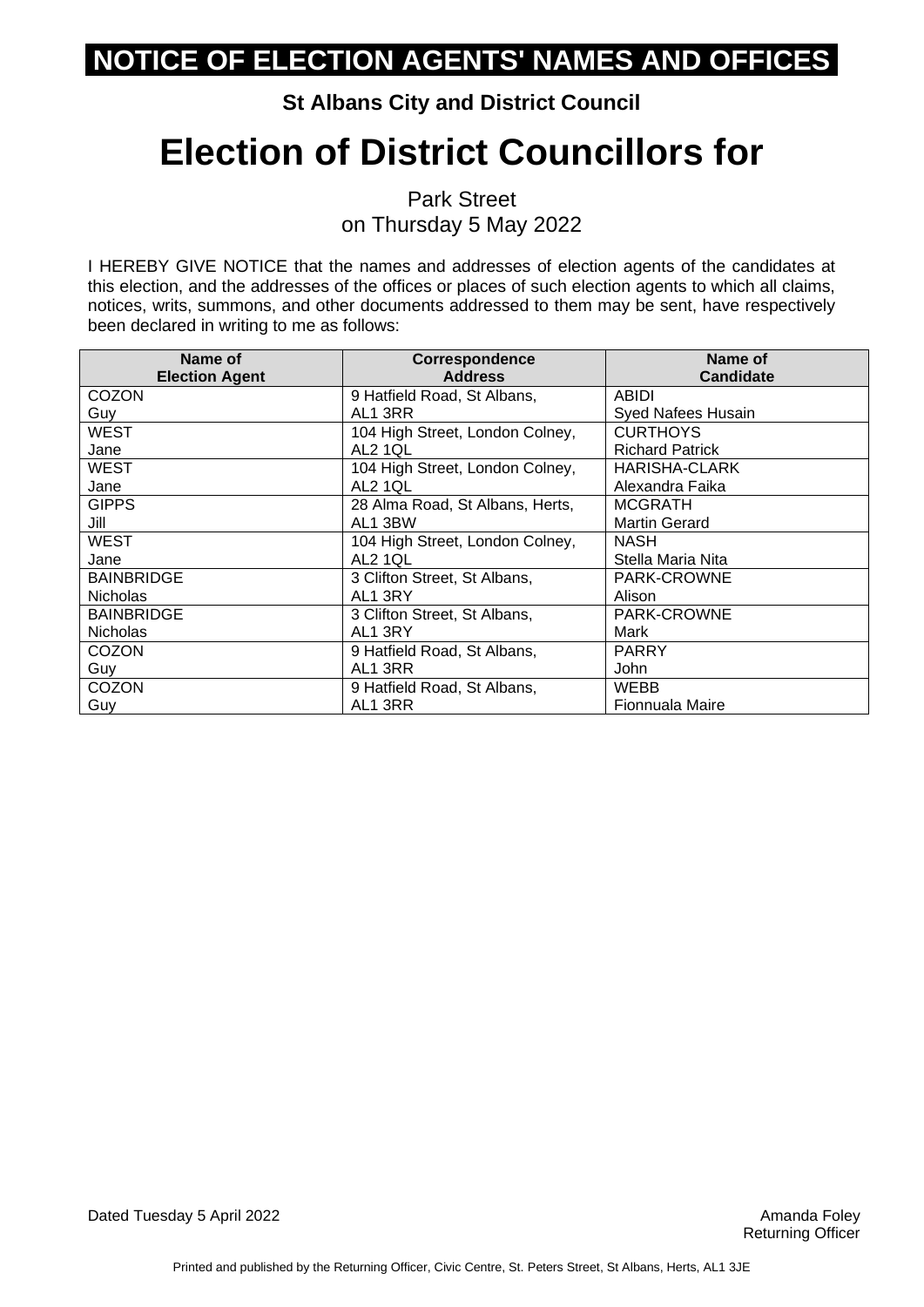#### **St Albans City and District Council**

# **Election of District Councillors for**

Redbourn on Thursday 5 May 2022

| Name of               | Correspondence                  | Name of               |
|-----------------------|---------------------------------|-----------------------|
| <b>Election Agent</b> | <b>Address</b>                  | <b>Candidate</b>      |
| <b>COZON</b>          | 9 Hatfield Road, St Albans,     | <b>CARNEY</b>         |
| Guy                   | AL1 3RR                         | Lucinda Mary          |
| <b>GIPPS</b>          | 28 Alma Road, St Albans, Herts, | <b>HAYES</b>          |
| Jill                  | AL1 3BW                         | <b>Andrew Merrick</b> |
| <b>WEST</b>           | 104 High Street, London Colney, | <b>MEAD</b>           |
| Jane                  | AL2 1QL                         | Victoria Caroline     |
| <b>MITCHELL</b>       | South Field House, Lilly Lane,  | <b>MITCHELL</b>       |
| Lisa Ann              | Hemel Hempstead, HP2 7HR        | David William         |
| <b>BAINBRIDGE</b>     | 3 Clifton Street, St Albans,    | <b>THOMAS</b>         |
| <b>Nicholas</b>       | AL1 3RY                         | Dorothy               |
| <b>GIPPS</b>          | 28 Alma Road, St Albans, Herts, | <b>VEGRO</b>          |
| Jill                  | AL1 3BW                         | Symon                 |
| <b>WEST</b>           | 104 High Street, London Colney, | <b>WEST</b>           |
| Jane                  | <b>AL2 1QL</b>                  | Jane Ann              |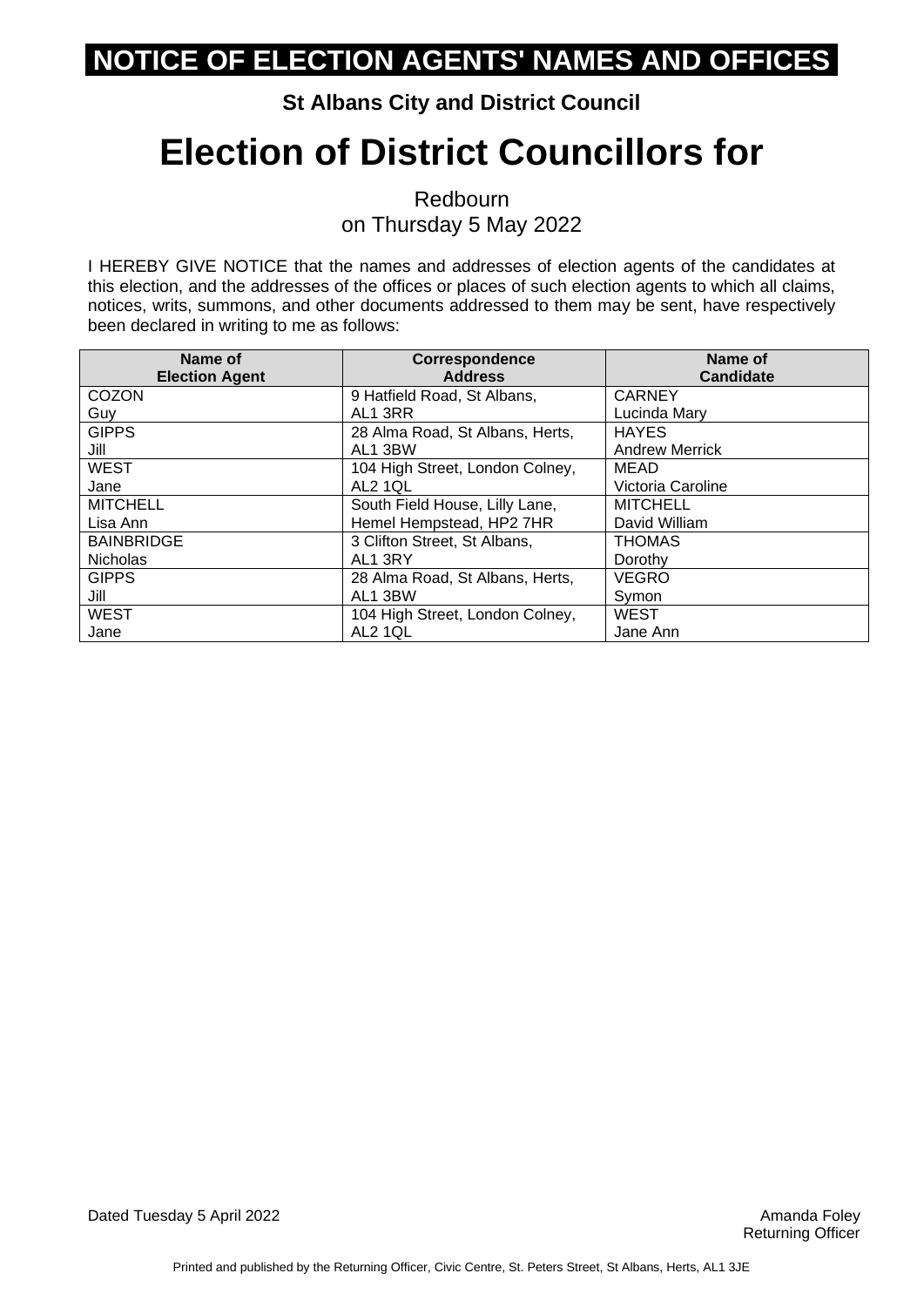**St Albans City and District Council**

### **Election of District Councillors for**

Sandridge & Wheathampstead on Thursday 5 May 2022

| Name of               | Correspondence                   | Name of                 |
|-----------------------|----------------------------------|-------------------------|
| <b>Election Agent</b> | <b>Address</b>                   | <b>Candidate</b>        |
| <b>DERBYSHIRE</b>     | Conservative Offices, 75 Station | <b>CLARK</b>            |
| Morgan                | Road, Letchworth Garden City,    | Gillian Mary            |
|                       | Hertfordshire, SG6 3BJ           |                         |
| COZON                 | 9 Hatfield Road, St Albans,      | <b>CUNNINGHAM</b>       |
| Guy                   | AL1 3RR                          | Lynn                    |
| <b>DERBYSHIRE</b>     | Conservative Offices, 75 Station | <b>DURAN</b>            |
| Morgan                | Road, Letchworth Garden City,    | Guillermo Claudio       |
|                       | Hertfordshire, SG6 3BJ           |                         |
| <b>COZON</b>          | 9 Hatfield Road, St Albans,      | <b>GAVAN</b>            |
| Guv                   | AL1 3RR                          | <b>Kristian Parnell</b> |
| <b>DERBYSHIRE</b>     | Conservative Offices, 75 Station | <b>GAYGUSUZ</b>         |
| Morgan                | Road, Letchworth Garden City,    | Mehmet                  |
|                       | Hertfordshire, SG6 3BJ           |                         |
| <b>GIPPS</b>          | 28 Alma Road, St Albans, Herts,  | <b>HEGERTY</b>          |
| Jill                  | AL1 3BW                          | Jonathan                |
| <b>BAINBRIDGE</b>     | 3 Clifton Street, St Albans,     | <b>HITCH</b>            |
| <b>Nicholas</b>       | AL1 3RY                          | <b>Oliver James</b>     |
| COZON                 | 9 Hatfield Road, St Albans,      | <b>HOLLINGSWORTH</b>    |
| Guy                   | AL1 3RR                          | <b>Sharon Claire</b>    |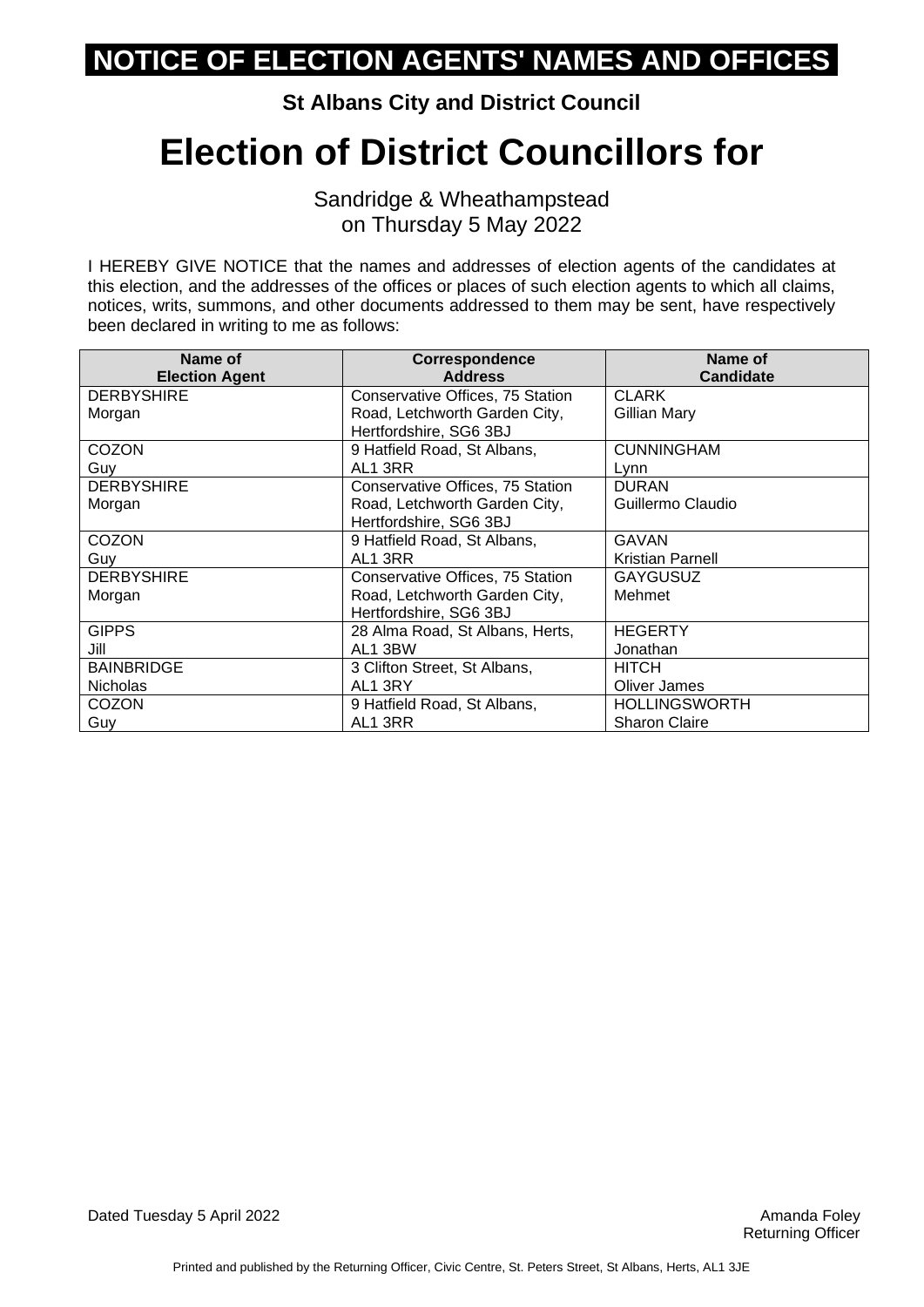#### **St Albans City and District Council**

## **Election of District Councillors for**

Sopwell on Thursday 5 May 2022

| Name of               | Correspondence                    | Name of                  |
|-----------------------|-----------------------------------|--------------------------|
| <b>Election Agent</b> | <b>Address</b>                    | <b>Candidate</b>         |
| <b>GIPPS</b>          | 28 Alma Road, St Albans, Herts,   | <b>CHATRATH</b>          |
| Jill                  | AL1 3BW                           | Jagat Mohan              |
| <b>BAINBRIDGE</b>     | 3 Clifton Street, St Albans,      | <b>EASTON</b>            |
| <b>Nicholas</b>       | AL1 3RY                           | Jack Edward              |
| <b>EWINGTON</b>       | 91 Holyrood Crescent, St Albans,  | <b>EWINGTON</b>          |
| Mark Antony           | Herts, AL1 2LY                    | Mark Antony              |
| <b>BAINBRIDGE</b>     | 3 Clifton Street, St Albans,      | <b>GIBBONS</b>           |
| <b>Nicholas</b>       | AL1 3RY                           | Patricia                 |
| COZON                 | 9 Hatfield Road, St Albans,       | GORAR-YILDIZ             |
| Guy                   | AL1 3RR                           | <b>Mukaddes</b>          |
| <b>HONEY</b>          | Censeo Houe, 6 St Peter's Street, | <b>HONEY</b>             |
| Pia                   | St Albans, AL1 3LF                | Pia Marijke              |
| COZON                 | 9 Hatfield Road, St Albans,       | <b>MATANLE</b>           |
| Guy                   | AL1 3RR                           | Emma Lillian             |
| <b>WEST</b>           | 104 High Street, London Colney,   | <b>RENCH</b>             |
| Jane                  | AL2 1QL                           | <b>Heather Christine</b> |
| <b>COZON</b>          | 9 Hatfield Road, St Albans,       | <b>SHAMSHER</b>          |
| Guy                   | AL1 3RR                           | Sarwar                   |
| <b>GIPPS</b>          | 28 Alma Road, St Albans, Herts,   | <b>SMITH</b>             |
| Jill                  | AL1 3BW                           | Janet                    |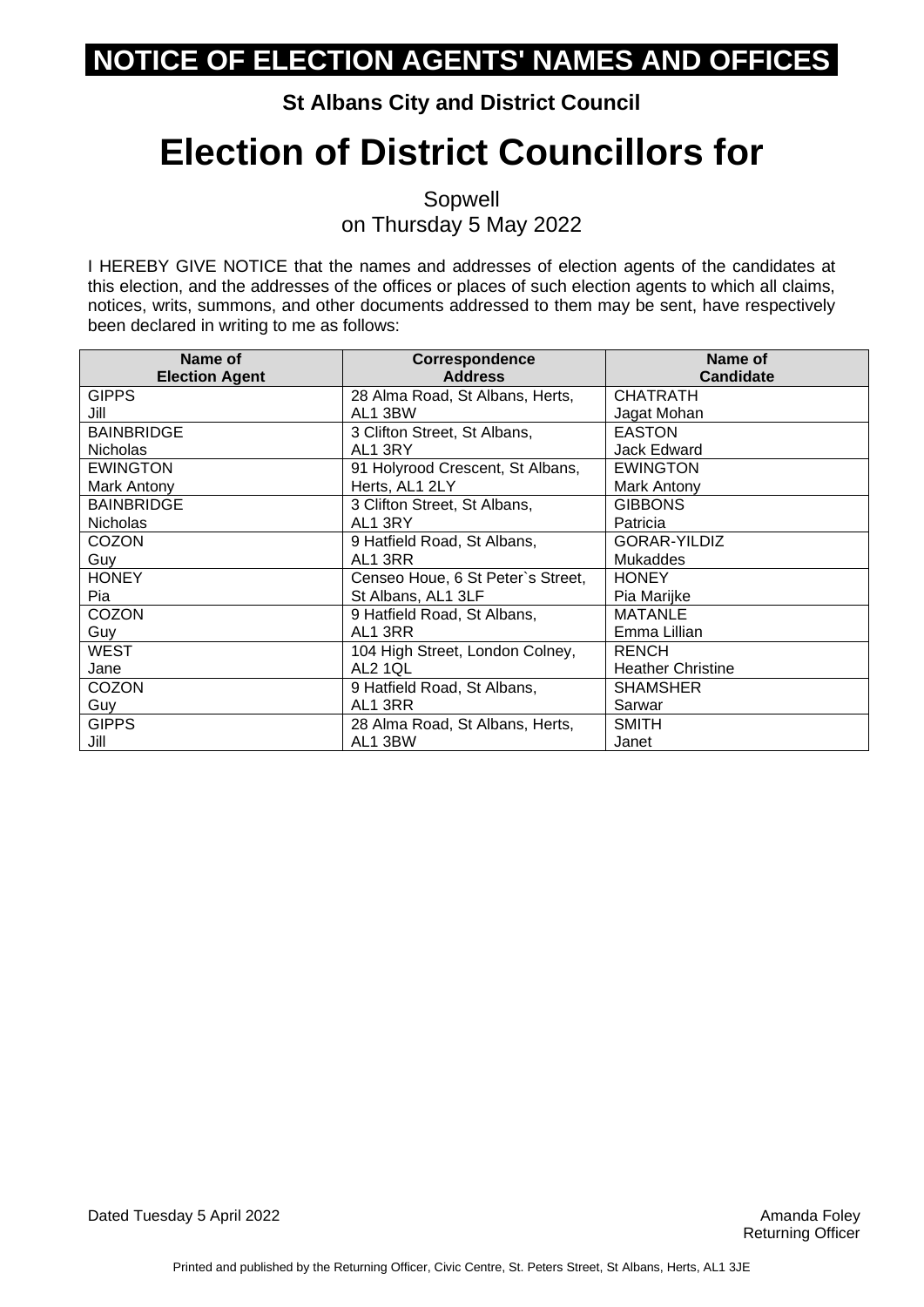#### **St Albans City and District Council**

# **Election of District Councillors for**

St Peters on Thursday 5 May 2022

| Name of               | Correspondence                  | Name of            |
|-----------------------|---------------------------------|--------------------|
| <b>Election Agent</b> | <b>Address</b>                  | <b>Candidate</b>   |
| <b>GIPPS</b>          | 28 Alma Road, St Albans, Herts, | <b>BYATT</b>       |
| Jill                  | AL1 3BW                         | David James        |
| <b>WEST</b>           | 104 High Street, London Colney, | CALLÉ              |
| Jane                  | AL <sub>2</sub> 1QL             | Georgina Elizabeth |
| COZON                 | 9 Hatfield Road, St Albans,     | <b>CLARE</b>       |
| Guy                   | AL1 3RR                         | Daniel John        |
| <b>BAINBRIDGE</b>     | 3 Clifton Street, St Albans,    | <b>GROVER</b>      |
| <b>Nicholas</b>       | AL1 3RY                         | Simon Jonathan     |
| COZON                 | 9 Hatfield Road, St Albans,     | <b>TAYLOR</b>      |
| Guy                   | AL1 3RR                         | Jacqlyn Ann        |
| <b>WEST</b>           | 104 High Street, London Colney, | <b>VERITY</b>      |
| Jane                  | AL2 1QL                         | Nicholas Paul      |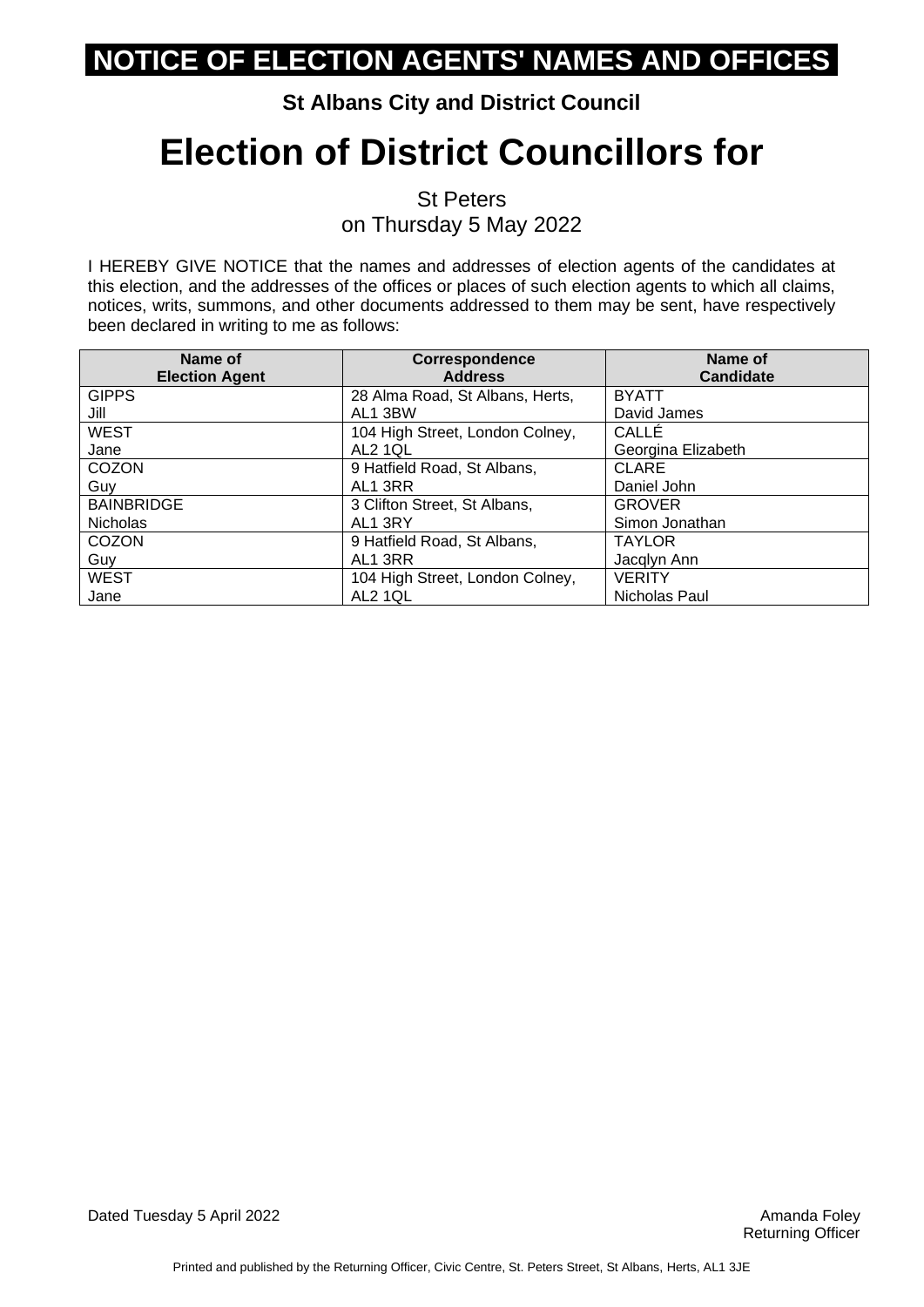#### **St Albans City and District Council**

## **Election of District Councillors for**

St Stephen on Thursday 5 May 2022

| Name of               | Correspondence                    | Name of               |
|-----------------------|-----------------------------------|-----------------------|
| <b>Election Agent</b> | <b>Address</b>                    | <b>Candidate</b>      |
| <b>BAINBRIDGE</b>     | 3 Clifton Street, St Albans,      | <b>BENNETT</b>        |
| <b>Nicholas</b>       | AL1 3RY                           | Kathryn               |
| <b>GIPPS</b>          | 28 Alma Road, St Albans, Herts,   | <b>BLACKWELL</b>      |
| Jill                  | AL1 3BW                           | Janet Elizabeth       |
| COZON                 | 9 Hatfield Road, St Albans,       | <b>FRY</b>            |
| Guy                   | AL1 3RR                           | Giles Leon            |
| <b>BAINBRIDGE</b>     | 3 Clifton Street, St Albans,      | GARCIA-MARTINEZ       |
| <b>Nicholas</b>       | AL1 3RY                           | Susana                |
| <b>COZON</b>          | 9 Hatfield Road, St Albans,       | <b>HILTON</b>         |
| Guy                   | AL1 3RR                           | Ajanta                |
| WEST                  | 104 High Street, London Colney,   | <b>JACOB</b>          |
| Jane                  | AL2 1QL                           | Aaron Steven Edward   |
| COZON                 | 9 Hatfield Road, St Albans,       | <b>JIRASEK</b>        |
| Guy                   | AL1 3RR                           | Vladimir              |
| <b>CORDLE</b>         | 13 Westmill Road, Hitchin, Herts, | <b>RUFFHEAD</b>       |
| Sidney                | SG5 2SB                           | <b>Adrian Charles</b> |
| WEST                  | 104 High Street, London Colney,   | VARGHESE              |
| Jane                  | AL2 1QL                           | Joshua Callister      |
| <b>WEST</b>           | 104 High Street, London Colney,   | WINSTONE              |
| Jane                  | AL2 1QL                           | David Mark            |